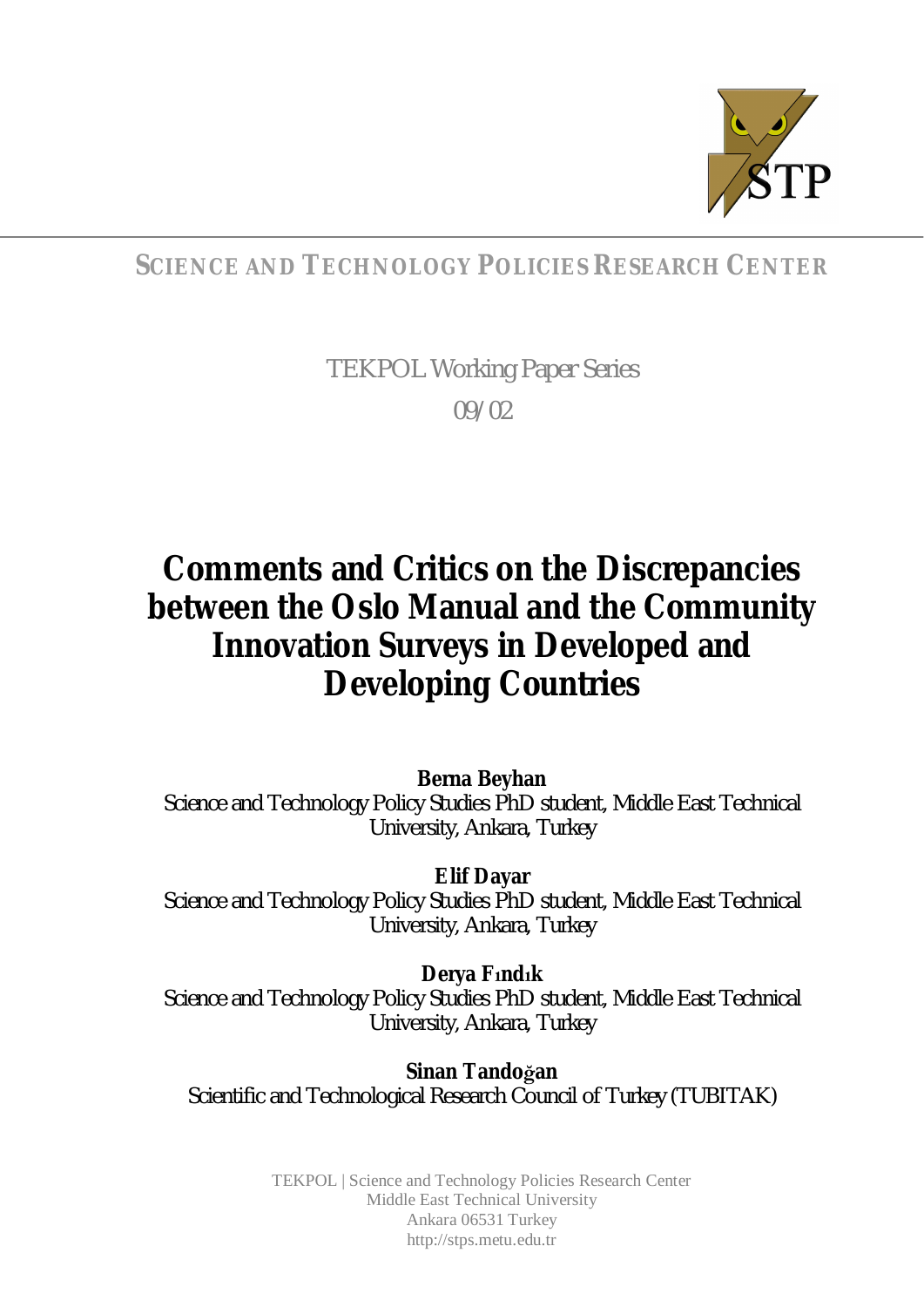# **Comments and critics on the discrepancies between the Oslo Manual and the Community Innovation Surveys in developed and developing countries**

Berna Beyhan <sup>1</sup>, Elif Dayar <sup>2</sup>, Derya Fındık <sup>3</sup>, Sinan Tandoğan<sup>4+</sup>

<sup>1</sup> Science and Technology Policy Studies PhD student, Middle East Technical University

<sup>2</sup> Science and Technology Policy Studies PhD student, Middle East Technical University

and instructor at Atılım University, Business Administration Department

<sup>3</sup> Science and Technology Policy Studies PhD student, Middle East Technical University

<sup>4</sup> Scientific and Technological Research Council of Turkey (TUBITAK)

#### **Abstract.**

This study aims to investigate how successful Community Innovation Survey (CIS) is in reflecting main concerns of measuring innovation stated in the Oslo Manual. Although this survey has been widely applied throughout the European countries since 1992, the discussions over its suitability as a reliable tool to measure innovation along different cultures of innovativeness still remain. Motivated by the arguments on the reliability of CIS as a tool to measure innovation and its conformity to the guidelines of the Oslo Manual, this paper reviews and discusses these arguments in a broader context and presents the implications of possible problems that arise due to these discrepancies in the case of a developing country, namely, Turkey.

**Keywords:** Innovation measurement, Oslo Manual, Community Innovation Survey

<sup>+</sup> Corresponding author. Tel: +90-312-4685300 ; Fax: +90-312-4275769

*E-mail Address: [sinan.tandogan@tubitak.gov.tr](mailto:sinan.tandogan@tubitak.gov.tr)*

The views and interpretations expressed here belong to the author and cannot be attributed to the Scientific and Technological Research Council of Turkey, its affiliated organizations or any other individual acting on behalf of these organizations.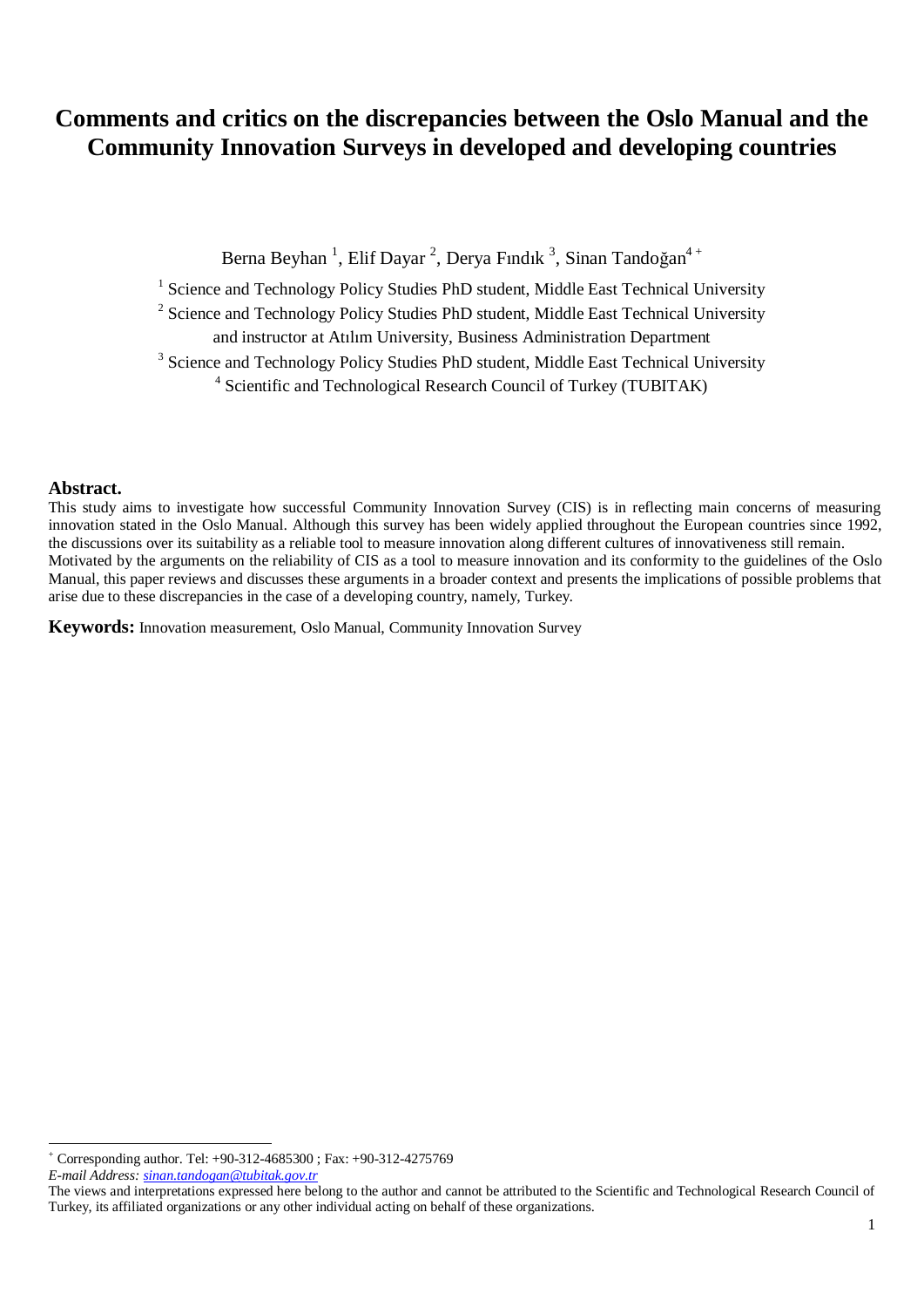# **1. Introduction**

Measurement of innovation and the comparability of innovativeness among different industries and countries are among the key issues for innovation- related policy implications. Therefore, the presence of a reliable guideline for the determination of widely applicable innovation indicators and a reliable tool for the measurement of these indicators are crucial. For about two decades, these issues have been overcome through the development of the Oslo Manual and Community Innovation Survey (CIS) which was developed in accord with the Oslo Manual.

Although CIS has been applied to the European countries since 1992 and has been modified so as to cover innovation in services industries and also non-technological innovations, i.e. organizational and marketing innovations, the discussions over the suitability of CIS as a reliable tool to measure innovation along different cultures of innovativeness and under various economic and industrial conditions and structures still remain.

Motivated by these arguments on the reliability of CIS as a tool to measure innovation and its conformity to the guidelines of the Oslo Manual this paper aims to review and discuss these arguments in a broader context and present the implications of possible problems that arise due to the aforementioned discrepancies in the case of a developing country, namely, Turkey.

# **2. A general review of the history of measuring innovation and critics to CIS**

From 1930s to nearly the 1990s a certain amount of effort had been spent to measure R&D activities since the linear conceptualization of innovation and technological change was based on the belief that R&D eventually brought the innovation. However, the rise of evolutionary and nonlinear conception of innovation in the last three decades had widely changed the premises of measuring technological change. It was an OECD effort to generate the Oslo Manual summarizing the new theories regarding innovation and making its worldwide application possible for the measurement of innovation (Carvalho, 2006). Thus, a more direct measurement of innovation was made possible (Tether, 2001) and, as mentioned by Godin (2002), through the Oslo Manual and consequential surveys, there occurred a conceptual shift from measuring the outputs of innovation in the 1970s to measuring activities facilitating innovation directly.

As mentioned in the Oslo Manual (2005, p.3), during the 1980s and the 1990s a considerable effort was undertaken to develop a framework to study the concept of innovation; thus the first version of the Oslo Manual was launched in 1992. This version was mainly focused on technological product and process (TPP) innovations in the manufacturing sectors. It also provided a guideline for large scale surveys (European Community Innovation Surveys) examining the factors affecting innovation and their impacts. Results from these surveys had brought about refinements in the framework and a second edition was published in 1997. Among others, the most important point about this new version was the expansion of coverage to services sectors. However, due to the problems regarding the measurement of innovation in services sectors which could not be adequately captured by the TPP concept, a third version of the manual aiming to address the question of non-technological innovation was publicized in 2005. Marketing and organizational innovation types and a systemic approach to innovation were features introduced in this version.

Although this last edition aimed to capture the dynamic, evolutionary and non-technological dimensions of innovation for both the developed and the developing world, the Community Innovation Surveys (CIS) that were developed in the light of the Oslo Manual failed to follow these essential guidelines in the measurement of innovation. Inspecting the CIS in the guidance of the Oslo Manual, this section aims to present the main discrepancies between the two; and review the critics to the application of the Oslo Manual but specifically to Community Innovation Surveys.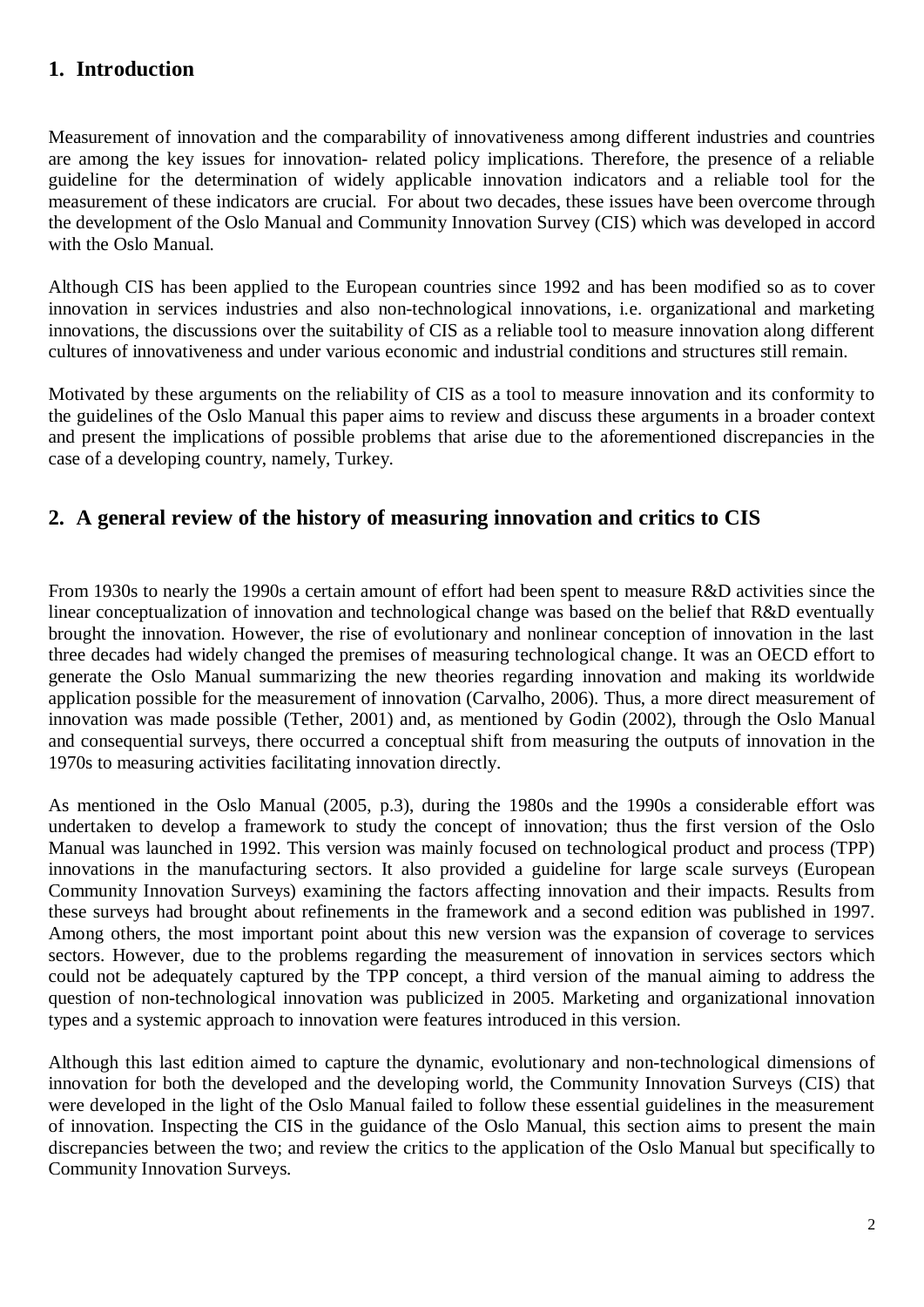The first experiments of innovation surveys guided by propositions of the Oslo Manual took place in the European countries. The European Community (now European Union) and EUROSTAT delivered a standard questionnaire, which is now on its fourth version. EUROSTAT, in collaboration with the OECD, has determined a core list of questions that permit comparable innovation surveys in Europe. The first Community Innovation Survey (CIS) using a common questionnaire was launched in 1991 and was carried out in 1992. A second version was started in 1997 and completed in 1999, and the third and fourth were launched in 2001 and 2006 respectively. In Turkey, innovation surveys were carried out by using these standard questionnaires with minor changes. In the following part the results derived from the review of literature which criticizes innovation surveys and displays the discrepancies between the Oslo Manual and CIS will be presented. The main critics to these innovation surveys focus on (i) the innovation concept which is generally used in a very narrow sense; (ii) the limitation of the innovation concept with the TPP innovation; (iii) the differences between sectors (especially services and manufacturing); (iv) the poor investigation of relations, linkages between agents, in other words, network effects on innovation; (v) the omission of unsuccessful cases; and (vi) the measurement of innovation in developing countries.

# **2. A general review of the history of measuring innovation and critics to CIS**

# **2.1. Critics related to the concept of innovation**

The Oslo Manual considers innovation in a broad sense as "the implementation of a new or significantly improved product (good or service), or process, a new marketing method, or a new organizational method in business practices, workplace organization or external relations" (Oslo Manual, p.46). However its application in the CIS has generated criticisms since it takes innovation in a narrower sense which may cause a problem in the generation of indicators (Carvalho, 2006). The main reasons creating such a problem are that (i) innovation is a hardly measurable component and (ii) it is a consequence of different activities which are difficult to summarize (Arundel et al, 1998).

On the other hand, it can be argued that innovation surveys are more concerned about the measurement of inputs and outputs within a particular firm but they are not concerned about the actual process (or what is going on in the black box) or dynamics that create the innovation. Although the Oslo Manual refers to the systems of innovation approach, the CIS questionnaire falls short of complying with this approach; and therefore presents a feeble tool to collect information about the dynamics and the actual process of innovation (Salazar and Holbrook, 2003).

Another problem regarding the innovation concept as it is used in CIS is related to the subjectivity of this concept. Although the aim of the CIS is to provide comparable information (between countries and sectors) there are doubts about whether the findings are truly comparable. Since firms are asked whether they are innovative or not, the number of innovators in a country or sector is determined by what is understood as 'innovative' in that country or sector (Tether, 2001). A change that may not be reported as innovation in a dynamic sector where change is routine may be considered as innovation in a comparatively static sector. Moreover, Tether warns that innovation is introduced to the general language as something that is universally accepted as good. On the other hand, it can be considered that this is not a problem merely related to CIS but also to the Oslo Manual or other innovation studies. However, as a survey which is proposed as a tool for measuring innovation and providing comparable innovation data CIS should be revised as using more neutral language or as considering cross cultural or cross-sectoral differences.

# **2.2. Critics related to the limitation of innovation with technological product and process innovations**

CIS questionnaire is concentrated on technological innovation. Even though the third version of the Oslo Manual (2005) includes non-technological innovations such as organizational and marketing types, the innovation surveys are focused mainly on technological innovations. Non-technological innovation is inquired in few questions and detailed information on these types of innovation is not collected. However, as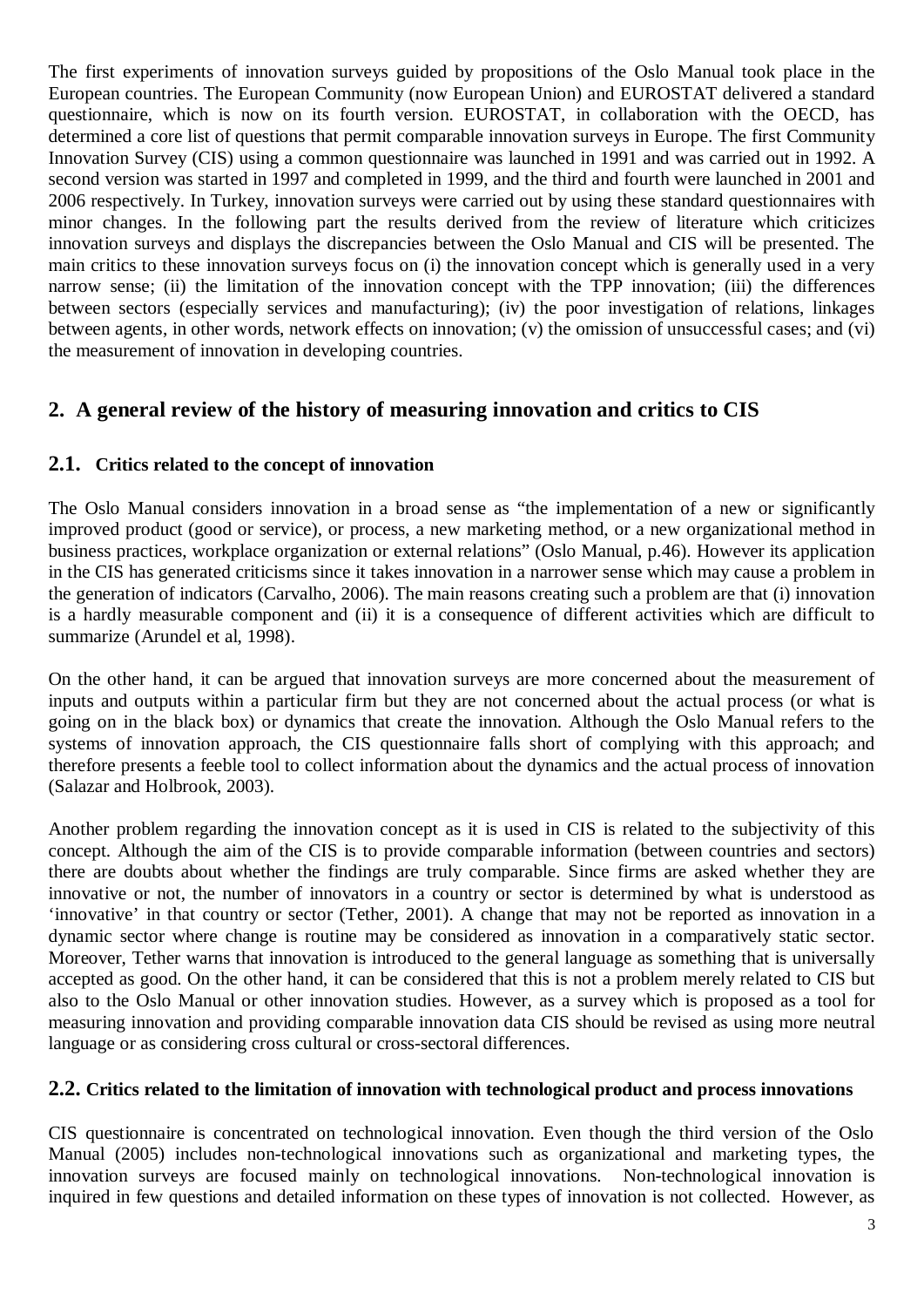argued by Lugones and Peirano (2004) non-technological innovation is largely relevant for firm performance and thus deserves to be paid the same attention as its technological counterpart. Moreover, Tether (2001) argues that "more tragically both Oslo Manual and the CIS are confused about what they mean by technological innovation and whether the mere introduction of a technologically new product, process or service is sufficient to qualify a firm as an innovator".

The concept of innovation in the CIS questionnaire is not only limited by technological innovation but also by product and process innovations. Carvalho (2006) argues that this narrow definition of innovation is due to a Schumpeterian approach to innovation, where only the radical innovative attempts are taken into account. Such an approach might be problematic for some sectors where radical innovations rarely occur i.e. services sectors and for firms of developing countries which generally are not capable of carrying out radical technological transformations but imitate new technologies with small improvements. This approach overemphasizes the role of radical technical change and thus devaluates the importance of learning. Thus in this manner it is not only in conflict with the current studies which value the systemic and evolutionary nature of innovation but also creates some unintended problems for the measurement of innovation in a certain amount of sectors and developing countries.

#### **2.3. Critics related to the sektörel differences especially differences between services and manufacturing**

The first edition of the Oslo Manual (1992) and the first version of CIS (1992) were designed particularly for the manufacturing sector. The services sector was included in the revised Oslo Manual launched in 1997 and the following surveys. However, this revised version of the manual and surveys were widely criticized because their understanding of innovation in services stems from the studies of the manufacturing sector from the product versus process views (Tether, 2001). This approach, which is based on the understanding of innovation in services with the theories of innovation developed for the manufacturing is called the "assimilation" approach. It uses concepts such as research and development (R&D) investment or information and communication technology (ICT) expenditure in the measurement of innovation in services. Therefore, the assimilation approach tends to lead to the deduction that most services are "supply driven or are latecomers of the innovation process" (Gallouj, 2002).

Despite the efforts in CIS III (2003), to make it more appropriate for the services sectors (Salazar and Holbrook, 2003); the terminology remained biased towards technological innovation, and organizational innovation which are highly significant in the comprehension of innovation in services (Djellal & Gallouj, 1999). Moreover, Salazar and Holbrook (2003) argued that as services are consumed at the point of production, the applicability of product and process innovation for services is rather questionable. Furthermore organizational innovation is a rather important component of services because organizational innovation is what constitutes the main source of competency in services (Gallouj, 2002).

Another point of concern regarding the services and manufacturing sectors is that the boundaries between services and manufacturing have been disappearing (Salazar and Holbrook, 2003). Today, even manufacturing firms need to provide services or improve their services component to survive the ruthless competition in the market. However, the CIS questionnaire cannot capture this new but important feature of the manufacturing firms.

Hence, the problems presented by CIS regarding the measurement of innovation in services sector have long been discussed and tried to be solved in the newer versions of questionnaires since most of the European economies are at the same time large services economies. Moreover all these discussions have recently been extended with some theoretical ramifications; while some groups of researchers emphasize the differences or similarities / dependencies among innovations in service and manufacturing sectors a newly proposed "synthesis approach" (Miles and Boden, 2000) argues that studies on services innovations are capable of broadening our understanding of innovation which are currently shaped by the traditional focus on manufacturing innovations. Finally, the implication of the slight emphasis of CIS over the differences of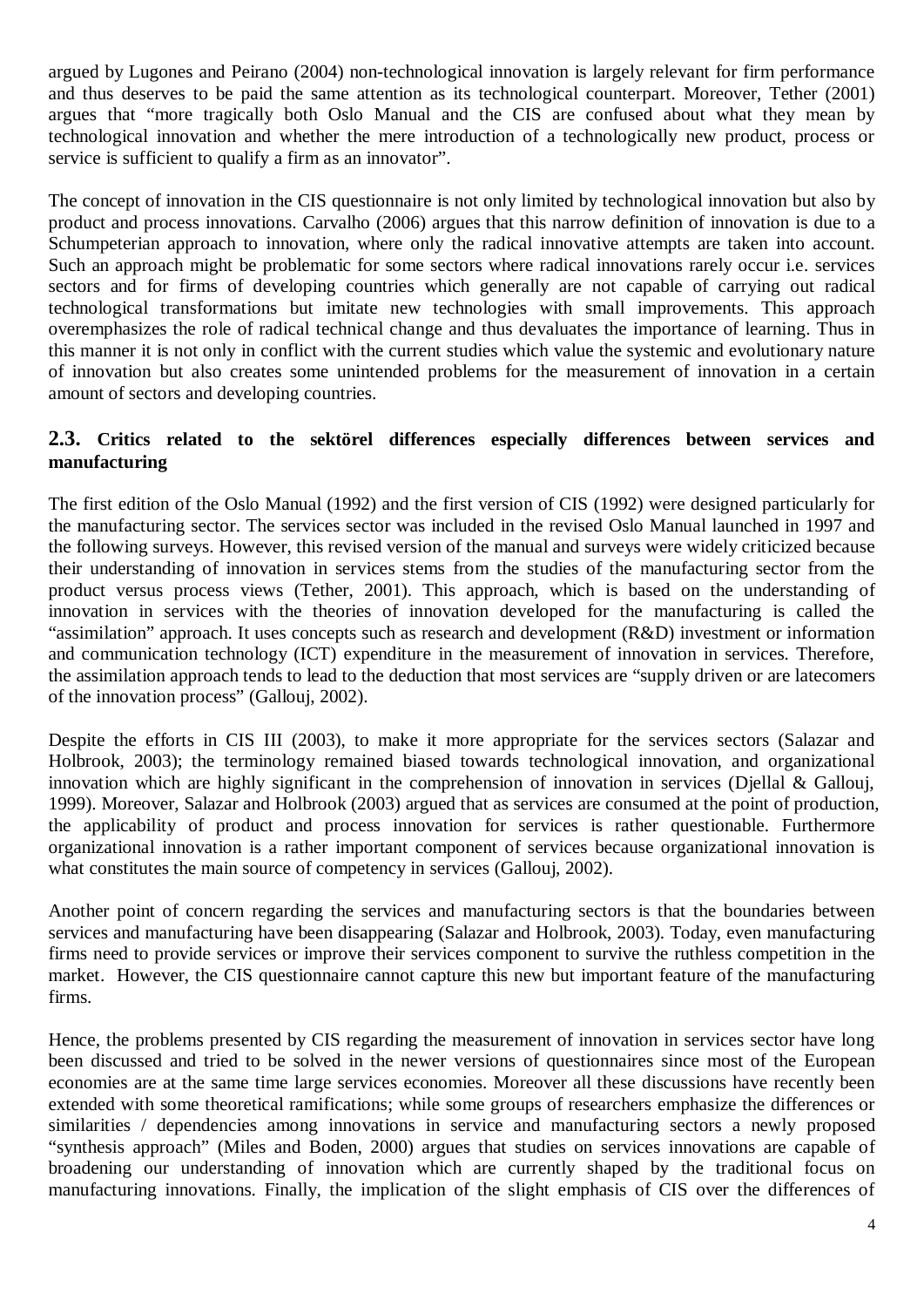innovations in services and manufacturing brings about the underestimation of the innovativeness of services sectors and insufficient investigation of the factors facilitating these types of innovations. This problem hampers the process of measuring innovation and its facilitators in economies mostly reliant on the services sector. This is particularly the case for Turkey, whose income from the services sector constitutes more than half of its GDP.

#### **2.4. Critics related to the problems of measuring innovation in developing countries**

The economic structure of developing and underdeveloped countries are thought as different from the developed ones and these structural differences are also considered by some scholars when measuring the science and technology indicators in developing countries. Moreover some developing countries themselves insist on the special characteristics of their economies and need special indicators to measure their innovativeness. When the main specificities of developing countries' innovative environments are considered it can be realized that a special focus on innovation capabilities accumulated by firms and agents are needed; innovation activities should be understood in a broader sense and the role of organizational innovations which is essential for the absorption of new technologies must be taken into consideration (Carvalho, 2006).

After the launching of the innovation surveys in the developed world, the developing countries followed course and in the light of the Oslo Manual, they came up with their own surveys. However seeing the results of the first few surveys, these countries felt the need to adapt their surveys to the context of their developing world (INTECH, 2004). Thus the Bogota manual was launched as an attempt to overcome the limitations of the Oslo Manual. The major differences of the Bogotá Manual from the Oslo Manual can be listed in the form of a broader definition of innovation, which includes not only R&D efforts, but also efforts regarding "design, installation of new machinery, industrial engineering, acquisition of embodied and disembodied technology, organizational modernization and marketing" (Carvalho, 2006).

Another point which should be considered in measuring innovation in developing countries is the important role played by the multinational corporations (MNCs). Carvalho (2006) cites Costa, (2005) and Unesco Institute of Statistics- UIS (2002) suggesting that innovation surveys in the developing countries should have some questions regarding the activities of MNCs and their relationships with other agents. This is believed to add to the knowledge base as to how these countries can benefit more from their activities in their countries.

The consideration of high technology sectors as where innovation takes places is another problematic issue in measuring innovation in developing countries. Salazar and Holbrook (2003) indicate that innovation surveys assume that innovation takes place more in high-tech industries and less in low tech industry. However, in developing countries which are more dependent on resource based low technology sectors, a broader innovation concept should be used in order to take the innovations carried out in low technology sectors into account. Even though the Oslo Manual considers innovation in a broad sense, in the CIS it is limited with the product and process innovations. Hence, for the aim of measuring innovation in developing countries innovation concept should be used in a broader sense than it is used in developed countries.

However sometimes using a broader sense of innovation is not enough. The survey respondents also need to be trained about the definition of innovation. Tsipouri (2007) asserts that no matter how innovation is defined in the manuals of the surveys, what affects the output of the innovation surveys is the interviewees' perception of innovation. Thus more reliable survey results could be retrieved by training the target audience potential innovators and potential interviewees on the meaning of innovation.

Moreover, the intellectual capabilities of firms in developing countries are vital for the initiation of innovation, and yet difficult to gauge. To measure such capacity Lugano and Peirano (2004) and Carvalho (2006) suggest the use of ICT frequency. Even though this same concept and indicator is mentioned in the Oslo Manual, a question regarding this factor is not included in CIS.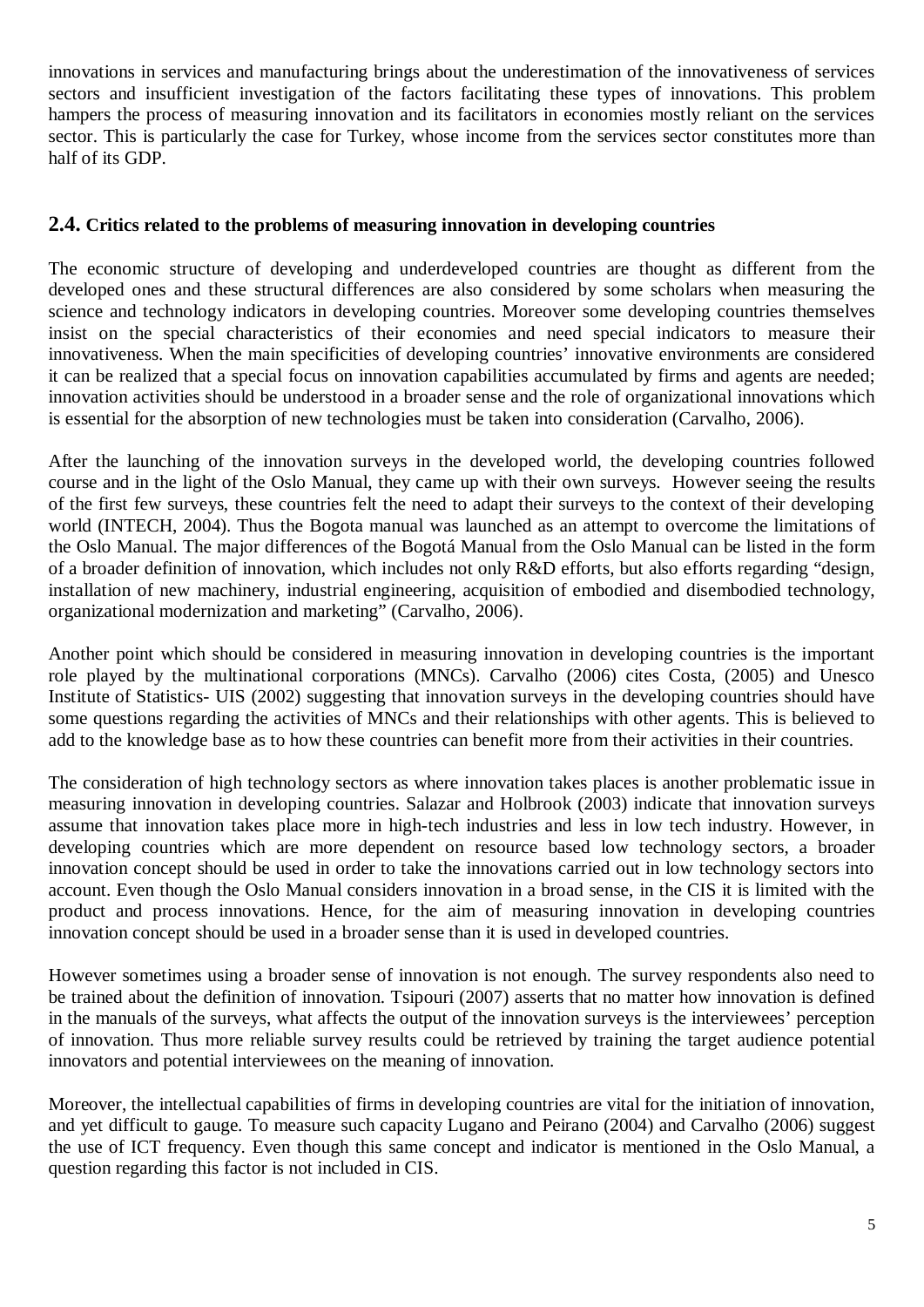In order to tackle the suitability of CIS to the case of Turkey, the following analysis which compares the Turkish CIS to the standards of the Oslo manual, and pinpoints the areas where it falls short of the manual is presented.

# **3. Analysis of Turkish CIS as per the Oslo Manual**

This section lists the discrepancies detected between the Oslo manual (2005) and the CIS applied in Turkey in 2004-2006.

## **3.1. Types of innovation and innovators**

For the purpose of innovation assessment, the Oslo Manual (2005:108), underlines the coverage of four different types of innovation, namely product, process, organizational and marketing. However while covering the product and process innovations in detail, the survey has a rather limited section on the organizational and marketing innovations. The lack of detailed inquiry on organizational and marketing innovations hinders data collection on nontechnological innovations.(Lugones and Peirano , 2004)

Furthermore, the actors of innovation activities need to be investigated considering the effects of externalities, firm potentials and market failure. During the period of CIS introducing a novelty into the market makes the firm "innovative". If a novelty exists but did not reach to the market yet, the subject is called "an innovating firm". Besides those firms, a firm could carry out some activities which have not been turned to innovation in the period of measurement. Such a firm may be called a "potentially innovative" that should be focused in CIS in developing countries. Hence the term potentially innovative should be introduced into the questionnaire for the detection of this kind of firms.

## **3.2. Innovation activities**

The Manual lists the use of ICTs as an essential item to be covered by the survey. For the medium income developing countries, inquiry specifically on back office activities that support core processes and yet are invisible to the third parties is strongly advised by the manual.(Oslo Manual 2005:143). In case such data can not be collected, the manual recommends further inquiry on the acquisition of hardware and software separately both from each other and from machinery and equipment. However the question in the survey, neither lists hardware and software purchases separately from one another nor generates a separate question that can allow for its distinguishment from the machinery and equipment acquisition. (Oslo Manual 2005:144).

One more point that deserves attention is the listing of the machinery equipment, hardware purchases at the historical cost. The Oslo manual underlines this to secure comparability between different enterprises applying different depreciation schedules. However, in the survey, a note of caution is missing. Thus, figures collected from different firms may not be comparable as some may include depreciation and others may not.

Among other specific innovation activities that is listed as essential to be collected are "Industrial design" and "Engineering activities" .While these activities are also recommended to be collected separately from the category of "other product and process development", the survey fails to conform to the suggested guidelines. "Lease or rental of machinery, equipment and other capital goods", "In-house software system development" and "Reverse engineering" constitute the rest of the activities that the Oslo Manual recommends as essential for developing country surveys. (Oslo Manual 2005:144).However, questions regarding these activities are again absent from the survey.

Sources of funds that are used in the acquisition of essential items such as ICTs, hardware, software, or machinery and equipment are advised by the Oslo Manual as quite important. The Manual lists a number of subcategories to be included in the survey, yet the following categories are not presented in the survey: (i) firms' own funds; (ii) funds from related companies (subsidiary or associated companies); (iii) funds from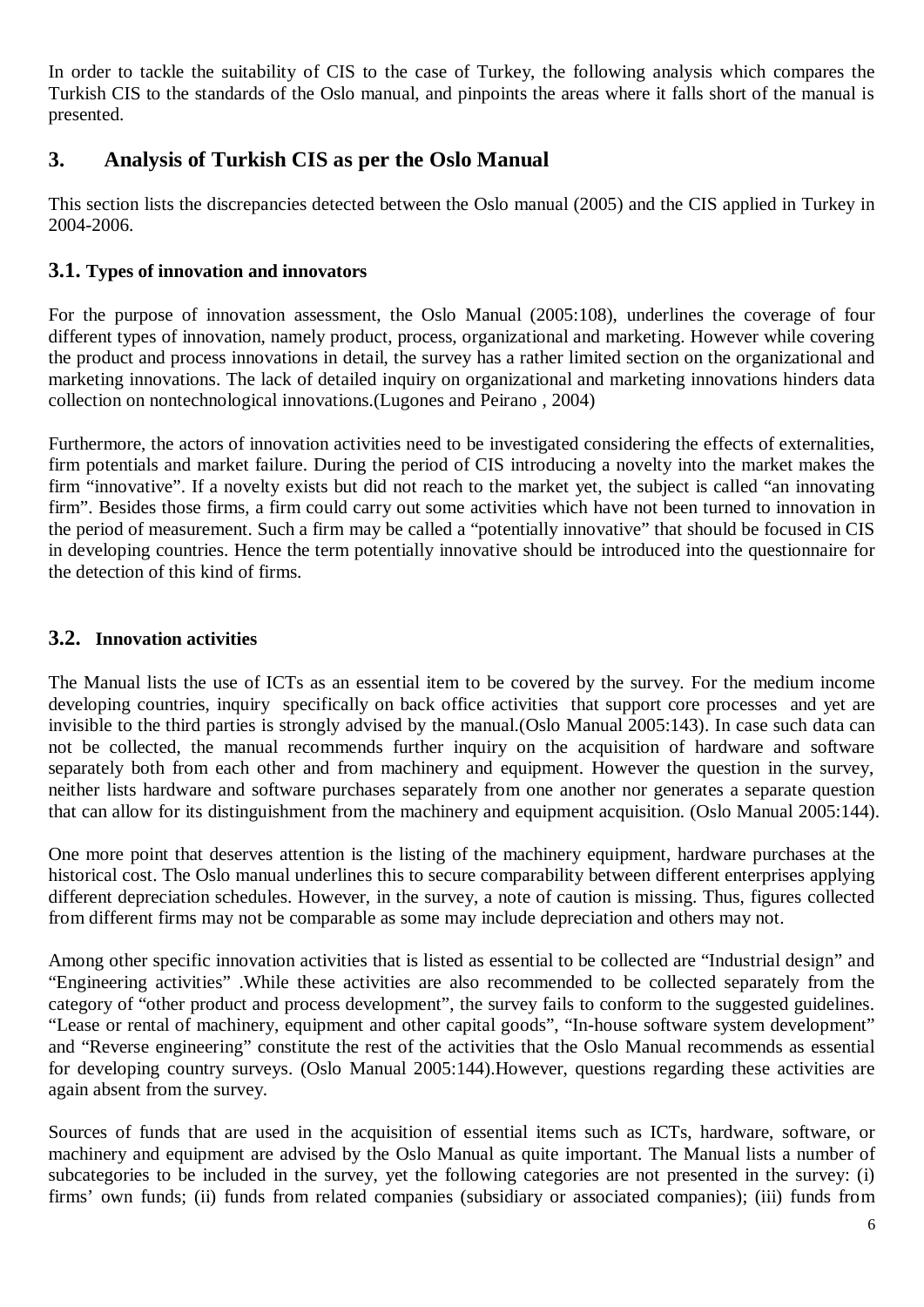other (non-financial) enterprises; and (iv) funds from financial companies (bank loans, venture capital, etc.) The absence of such detailed listing of probable sources of funds hinders collection of information on funds especially for SMEs as SMEs are more dependent on external funds due to insufficient internal funds. Considering that SMEs constitute 99.89 % of the total enterprise population in Turkey, a detailed listing of sources of funds could alleviate the difficulty in collecting accurate data on this matter. (SIS 2002)

### **3.3. Innovation linkages**

The Oslo Manual (2005) pays attention to firm links and puts emphasis on measuring the presence, strength, types and objectives of these linkages. "Inclusion of questions on the geographical location of linkages" is particularly listed in the Oslo Manual in order to address the significance of geographical proximity in the assessment of innovation. (Oslo Manual 2005:144) However, the survey does not have a question on this matter. It is rather important for firms to be able to reach to knowledge sources they find necessary for innovation, however in most parts of Turkey, particularly in rural areas it is rather difficult for firms to access leading knowledge. Thus regional environment is quite significant for firms in Turkey. The absence of questions in the survey on geographical location of linkages hampers the evaluation of this rather vital information.

Another item that the Oslo manual favors and the survey disregards is the duration of relationships between enterprises. The absence of such a question hinders the evaluation of trust, a vital element of an innovation-pro environment.

In addition to these in line with the Oslo Manual's recommendations firm size, firm type and type of collaboration between firms could also be added to the survey as this information brings forth various aspects of collaborators in "learning by interaction" during innovation.

 Moreover, in the Oslo manual it is recommended to investigate the users of innovation as indicators of demand structure, yet, there is no question in the survey regarding the users of innovation.

In the survey, there are only two questions regarding the linkages for innovation. The first one asks for the type of parties a firm is in collaboration with and their continent of origin and the other asks for the indication of the most important party the firm has been collaborating with for innovation. This question does not allow for differentiation between different linkage formations for each specific type of innovation, namely, product, process, organizational and marketing. Yet, as network type of relations in product and process innovations are rather different than those deemed necessary for organizational and marketing innovations, basically this question presents a problematic innovation assessment tool in the survey.

As the Oslo manual also indicates (Oslo Manual 2005:39), small and medium sized enterprises are more involved with specialized activities, thus their interaction with other enterprises and other public or private institutions is a significant matter to trace their innovative efforts. For Turkey, where more than half of the GDP stems from SMEs, correct detection of inter-SME or SME-third party linkages is essential for a reliable snapshot of innovation activities.

#### **3.4. Impacts of innovation**

The Oslo Manual recognizes the frequency of introduction of product innovations as important to indicate the length of product life cycles. While for products with short life cycles, frequent innovations is normal, those with long life cycles should be paid due attention even if their frequency of innovation is low. Product life cycle information is collected to weight the importance of product innovations. However there is no question on this item in the survey. (Oslo Manual 2005:110)

In order to measure the impact of process innovation the Oslo Manual proposes a question on the estimate of the portion of turnover that is due to process innovation, yet this question is missing from the survey. Thus in terms of magnitude one can not tell how important process innovation is for the enterprise. (Oslo Manual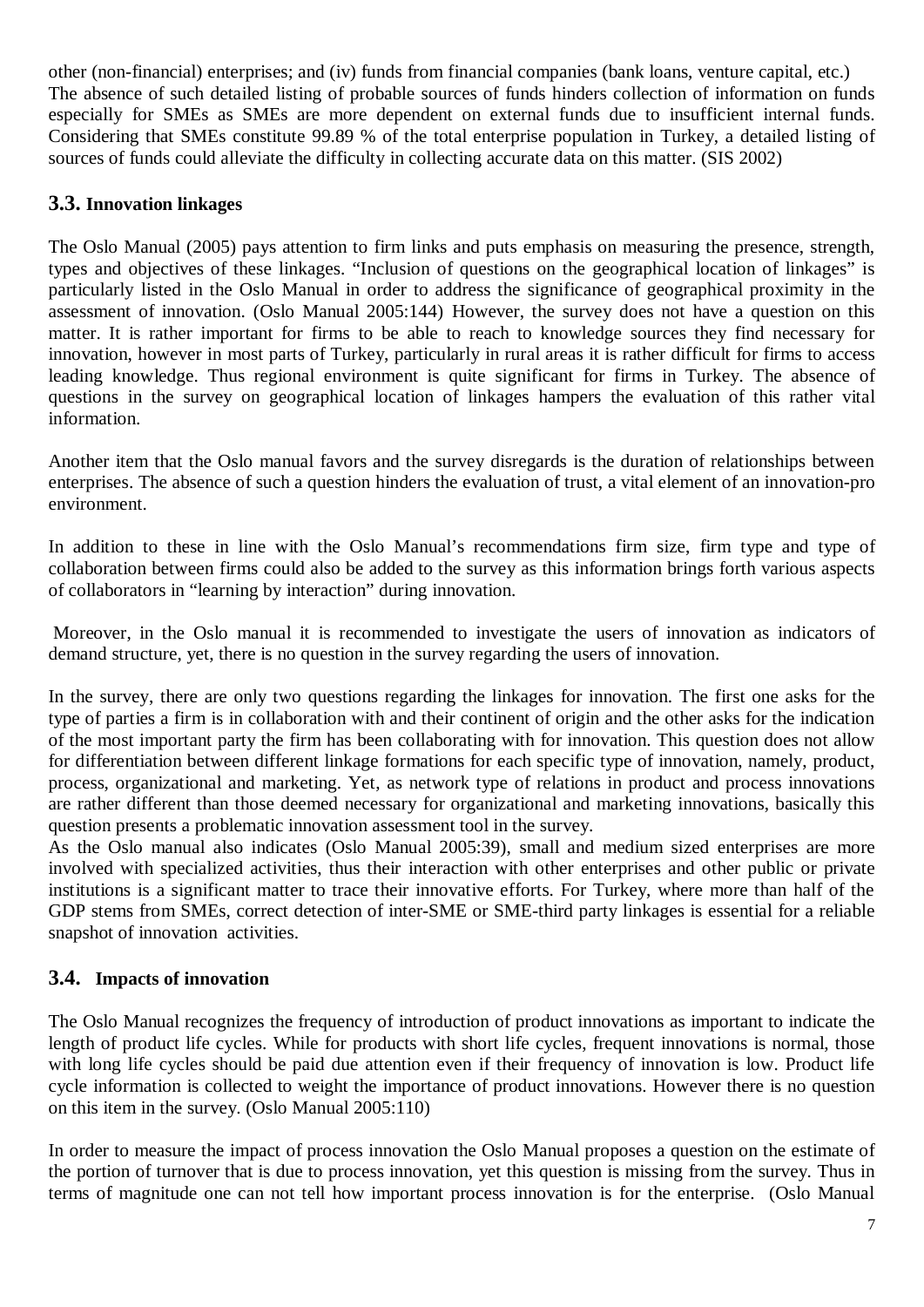2005:110) Since process innovation is particularly essential in the services sector, which constitutes about 50% of the GDP in Turkey, the exclusion of this question in the survey seriously hampers the measurement of innovation (see Figure 1).



**Figure 1. Sector share by GDP in Turkey** Source: State Institute of Statistics

As for assessing the impact of marketing innovation, the manual suggests two questions. One on the share of turnover that is due to improvement in product design and packaging and another on percentage of turnover that is attributable to new marketing methods in pricing, promotion or placement. (Oslo Manual 2005:110,111). Even though the survey does cover these two questions, their being asked in a yes/no format does not allow one to quantify their magnitudes.

#### **3.5. Appropriability methods**

The manual suggests use of a separate question on each type of innovation as far as appropriability is concerned (Oslo Manual 2005:115). However, the survey does not differentiate between the types of innovation. As opposed to the Manual, the survey does not include an ordinal scale that can be used to rank the different appropriability methods that are used.

In conformance with the Oslo Manual, the survey has a question covering the different methods of appropriability: patents, registration of design, trademarks, and copyrights. However, the survey does not list the "confidentiality agreements and trade secrecy", "secrecy that is not covered by legal agreements", and "lead time advantage over competitors" methods recommended by the Manual.

For Turkey, the exclusion of these items may seriously hinder the information collected on the means of appropriability. Given the fact that 99.89 % of the Turkish enterprises are made up of small medium sized enterprises, the costs of patent application could prove to be too high for most to incur. Thus they may rely on other methods listed in the manual.

#### **3.6. Obstacles to innovation**

While the Oslo manual clearly states that barriers to innovation should be asked for all different types of innovation or a specific subset such as product or process innovations, the questionnaire does not state which innovation types are addressed by the questions in the survey. Furthermore the Oslo manual lists five main categories of factors hampering innovation namely, cost, knowledge, market, institutional, and other factors. However the survey includes only four of these and leaves out the institutional category all together. Since the institutional factors hampering innovation include highly significant issues such as the lack of infrastructure, poor IPR, regulations, standards and taxing, the exclusion of this category seriously hinders the viability of the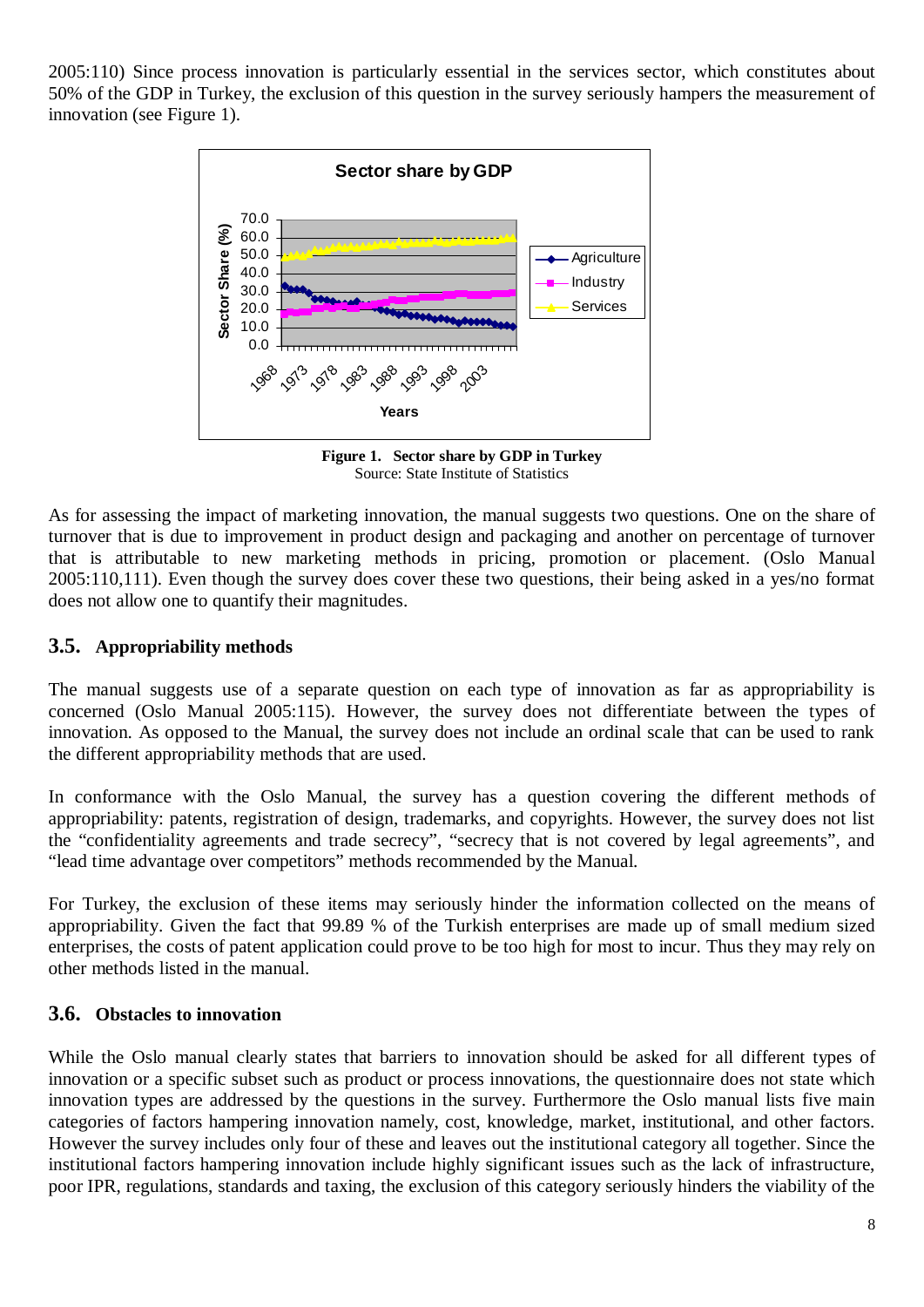survey for Turkey, where these factors are of utmost importance.

As studying obstacles to innovation is the starting point for policy makers to promote innovation, this section deserves extra attention for Turkey, currently deemed as a poor innovator by the European Innovation Scoreboard study.

## **4. Conclusion and further studies**

Innovation is a concept difficult to measure; it presents a broader view of economic development than mere use of patents and R&D expenditures. With its four different types, innovation encompasses a quantitative and a qualitative improvement in product, process, marketing and organizational change. The aim of the Oslo Manual is to provide the guidelines in the making of innovation surveys that aim to take a snapshot of these different types of innovation for both the developed and developing countries. Since its first version in 1992, the concept of innovation has developed and grown into one that includes the services sector as well as the manufacturing, the non-technological activities besides the technological ones and the organizational and marketing innovation in addition to the product and process innovation. Finally in 2005, the addition of a separate annex section to the third version enabled the coverage of the issues related to the measurement of innovation in developing countries.

In the CIS 2006 applied by TUIK (Turkish Statistical Institute) one of the major discrepancies with the guidelines of the Oslo Manual is the insufficiency of the coverage of the marketing and organizational innovation sections. The absence of questions regarding networking among firms, duration of relationship, proximity, trust, developers and users of innovation are other significant deficiencies. The sections on the obstacles to innovation need elaboration in order to reveal the reasons for the poor innovation performance of the business sector.

In our opinion, any tool for measuring innovation in developing countries should consider the peculiarities of these countries. Therefore the measurement of innovation in developing countries should focus not only on "innovative" or "innovating" firms, but potentially innovative ones as well. Building up a new tool or elaborating the existing one for measuring innovation in developing countries which is focusing the potential of firms to succeed needs further investigation of the subject from a different perspective which is beyond the scope of this paper.